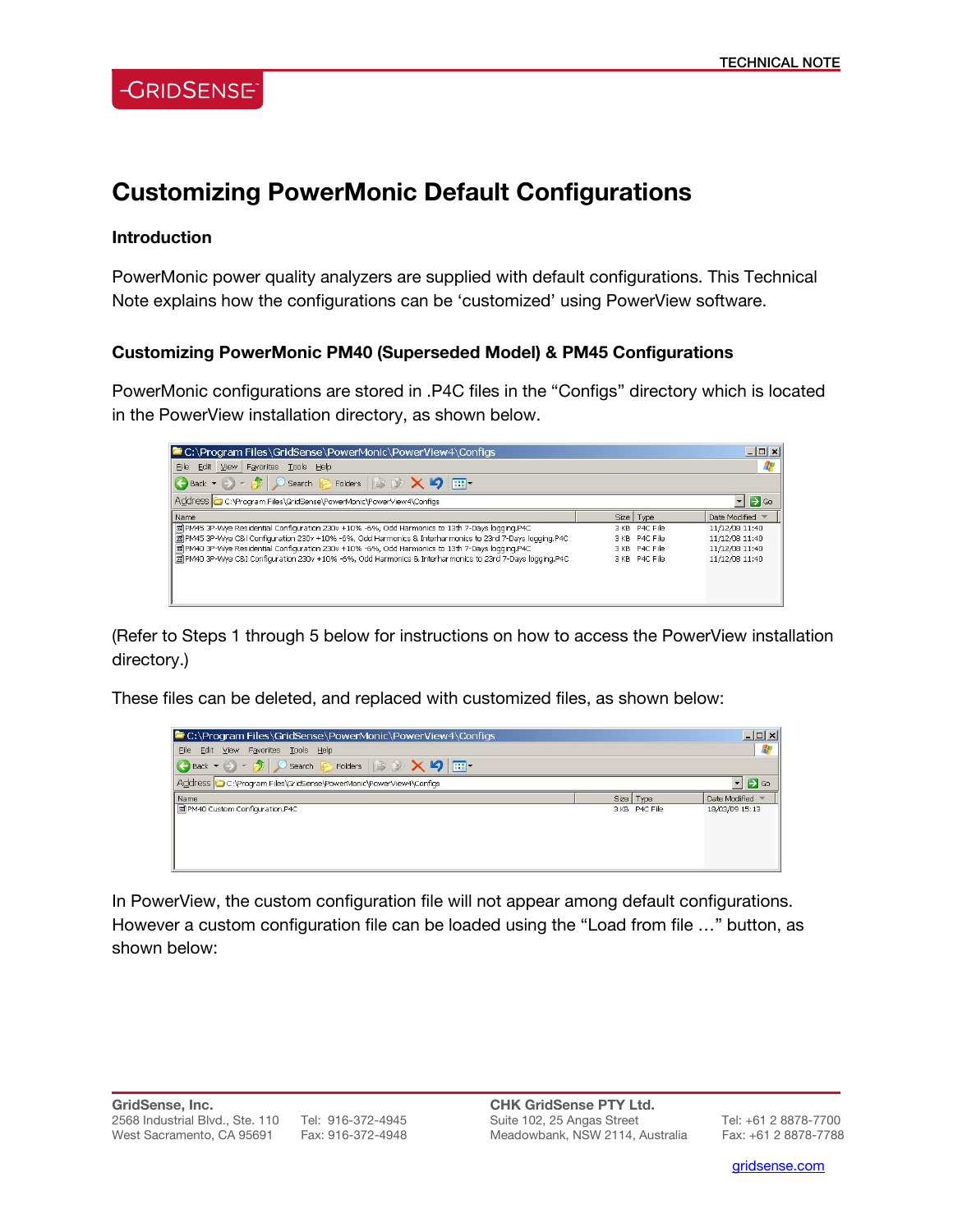| ENSE j |          |                                                   |       |     |
|--------|----------|---------------------------------------------------|-------|-----|
|        | Look in: | Select predefined config file to load.<br>Configs | ←国普丽▼ | ? x |
|        |          | 圖 PM40 Custom Configuration.P4C                   |       |     |
|        |          |                                                   |       |     |

This configuration can then be applied to a PowerMonic as appropriate.

### **Customizing PM20 & PM30 (Superseded Models) Configurations**

PM20 and PM30 configurations are stored in the "PView35.pdc" file in the PowerView installation directory. In order to customize these configurations, it is necessary to have a PM20 or PM30 connected to and accessible by PowerView software.

The following steps must be followed to delete the default configurations and generate custom configurations.

- 1. Connect a PM20 or PM30 and verify that you can access it via PowerView.
- 2. Close PowerView.

GRIDS

3. Right click on the PowerView desktop icon, and then left click on "Properties".

| PowerView Properties                                 | 2            |
|------------------------------------------------------|--------------|
| Shortcut   Compatibility   Security  <br>General     |              |
| PowerView                                            |              |
| Target type:<br>Application                          |              |
| Target location: PowerView4                          |              |
| nse\PowerMonic\PowerView4\PowerView4.exe"<br>Target: |              |
| Start in:                                            |              |
| None<br>Shortcut key:                                |              |
| Normal window<br>Run:                                |              |
| Comment:                                             |              |
| Eind Target<br>Change Icon<br>Advanced               |              |
|                                                      |              |
|                                                      |              |
| <b>OK</b><br>Cancel                                  | <b>Apply</b> |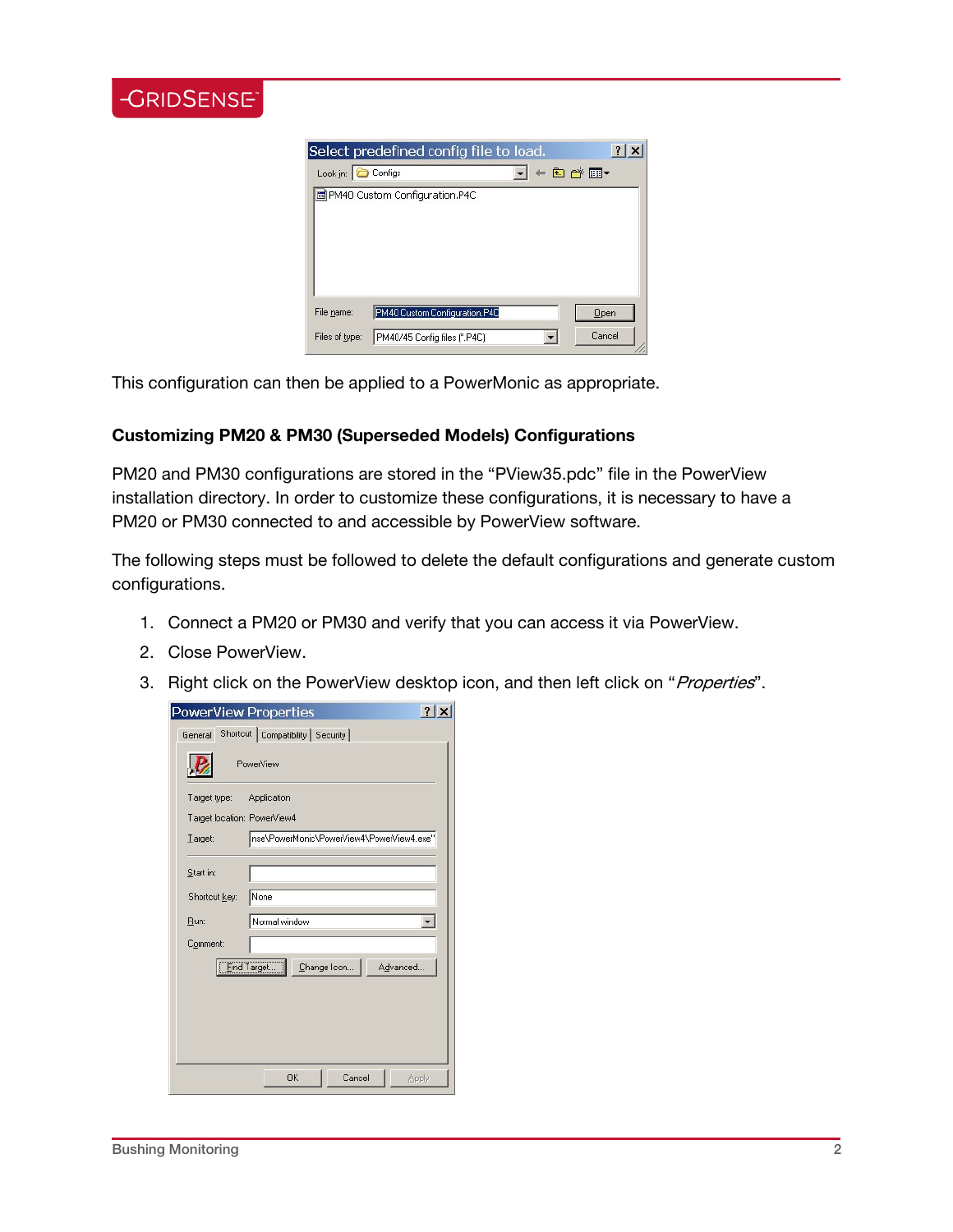# **-GRIDSENSE**

- 4. As shown above, select the "Shortcut" tab, and then left click on "Find Target ...".
- 5. This will open the PowerView installation directory, as shown below:

| Edit View<br>Tools Help<br>Eile<br>Favorites                           |                                   |                         |                 |  | $ \Box$ $\times$<br>n,           |
|------------------------------------------------------------------------|-----------------------------------|-------------------------|-----------------|--|----------------------------------|
|                                                                        |                                   |                         |                 |  |                                  |
| $\bigoplus$ Back $\bullet$ $\rightarrow$ $\bullet$ $\bullet$<br>Search | Folders <b>B</b> B X 9 <b>111</b> |                         |                 |  |                                  |
| Address C:\Program Files\GridSense\PowerMonic\PowerView4               |                                   |                         |                 |  | $\blacksquare$ $\blacksquare$ Go |
| Name                                                                   | Size                              | Type                    | Date Modified ~ |  |                                  |
| PowerView4.ini                                                         | 3 KB                              | Configuration Se        | 18/03/09 15:15  |  |                                  |
| PView35.pdc                                                            |                                   | 32 KB PDC File          | 10/03/09 16:01  |  |                                  |
| Til PowerView4.GID                                                     |                                   | 22 KB GID File          | 10/03/09 14:24  |  |                                  |
| (2) PowerView4.hlp                                                     |                                   | 2406 KB Help File       | 09/03/09 16:51  |  |                                  |
| BI PowerView4.cnt                                                      |                                   | 6 KB CNT File           | 09/03/09 16:51  |  |                                  |
| PowerView4.exe                                                         |                                   | 4439 KB Application     | 09/03/09 16:51  |  |                                  |
| ReadMe.bt                                                              | 4 KB                              | Text Document           | 09/03/09 16:37  |  |                                  |
| d DUMP01.pvm                                                           |                                   | 1472 KB PVM File        | 19/11/08 13:18  |  |                                  |
| DUMP01.pvh                                                             |                                   | <b>OKB PVH File</b>     | 19/11/08 13:18  |  |                                  |
| El DUMP01.pvc                                                          |                                   | 8 KB PVC File           | 19/11/08 13:18  |  |                                  |
| <b>B</b> DUMP01.pm3                                                    |                                   | 20 KB PowerView3 du     | 19/11/08 13:18  |  |                                  |
| d DUMP01.pvb                                                           |                                   | 64 KB PVB File          | 19/11/08 13:13  |  |                                  |
| DUMP01.pvl                                                             | 2560 KB PVL File                  |                         | 19/11/08 13:13  |  |                                  |
| <b>B</b> engineering.ico                                               |                                   | 1 KB InfanView ICO File | 31/01/08 11:26  |  |                                  |
| <b>E</b> PView3.cxi                                                    |                                   | 2 KB CXI File           | 20/02/02 09:00  |  |                                  |
| Configs                                                                |                                   | File Folder             | 18/03/09 15:11  |  |                                  |
|                                                                        |                                   |                         |                 |  |                                  |
|                                                                        |                                   |                         |                 |  |                                  |

- 6. Select and rename the "PView35.pdc" file to "PView35.pdc.default".
- 7. Now start PowerView (by clicking on the desktop icon), and connect to the PowerMonic so that the PowerMonic Operations screen appears as shown below:

|                     | Configuration                           | Advanced                                                 |                        | Monitor      |                                         |
|---------------------|-----------------------------------------|----------------------------------------------------------|------------------------|--------------|-----------------------------------------|
| PowerMonic details  |                                         |                                                          |                        |              |                                         |
| Ξ<br>Model:         | Serial number: 05008060<br><b>PM30</b>  | <b>CT A: Not connected</b><br><b>CT B: Not connected</b> |                        |              | Date: Wed 18 Mar 2009<br>Time: 15:42:38 |
| Version:            | Memory size: 4 MB<br>3.15               | <b>CT C: Not connected</b><br><b>CT N: Not connected</b> |                        |              | Adjust PowerMonic Clock                 |
| Data memory control |                                         |                                                          | Start/Stop log control |              |                                         |
|                     | Read All Data                           |                                                          |                        | Start Log    |                                         |
|                     | Clear All Data Memory                   |                                                          |                        | Stop Log Now |                                         |
|                     | <b>Hide Log Progress</b>                |                                                          |                        |              | Estimated log download time: 00:00:00   |
|                     | Log progress (updated every 15 Seconds) |                                                          |                        |              |                                         |
|                     | Log capacity                            | Log used                                                 |                        | Percent      | Log status                              |
| Log type            |                                         | 0 days 00h 00min                                         |                        | 0.0%         | <b>OFF</b>                              |
|                     | Log Data 7 days 08h 53min               |                                                          |                        | 0.0%         | OFF                                     |
| Table Capture       | 4681 events                             | $\Omega$                                                 |                        |              |                                         |
| <b>RMS Capture</b>  | 89 events<br>Waveform Capture 89 events | n<br>n                                                   |                        | 0.0%<br>0.0% | OFF<br>OFF                              |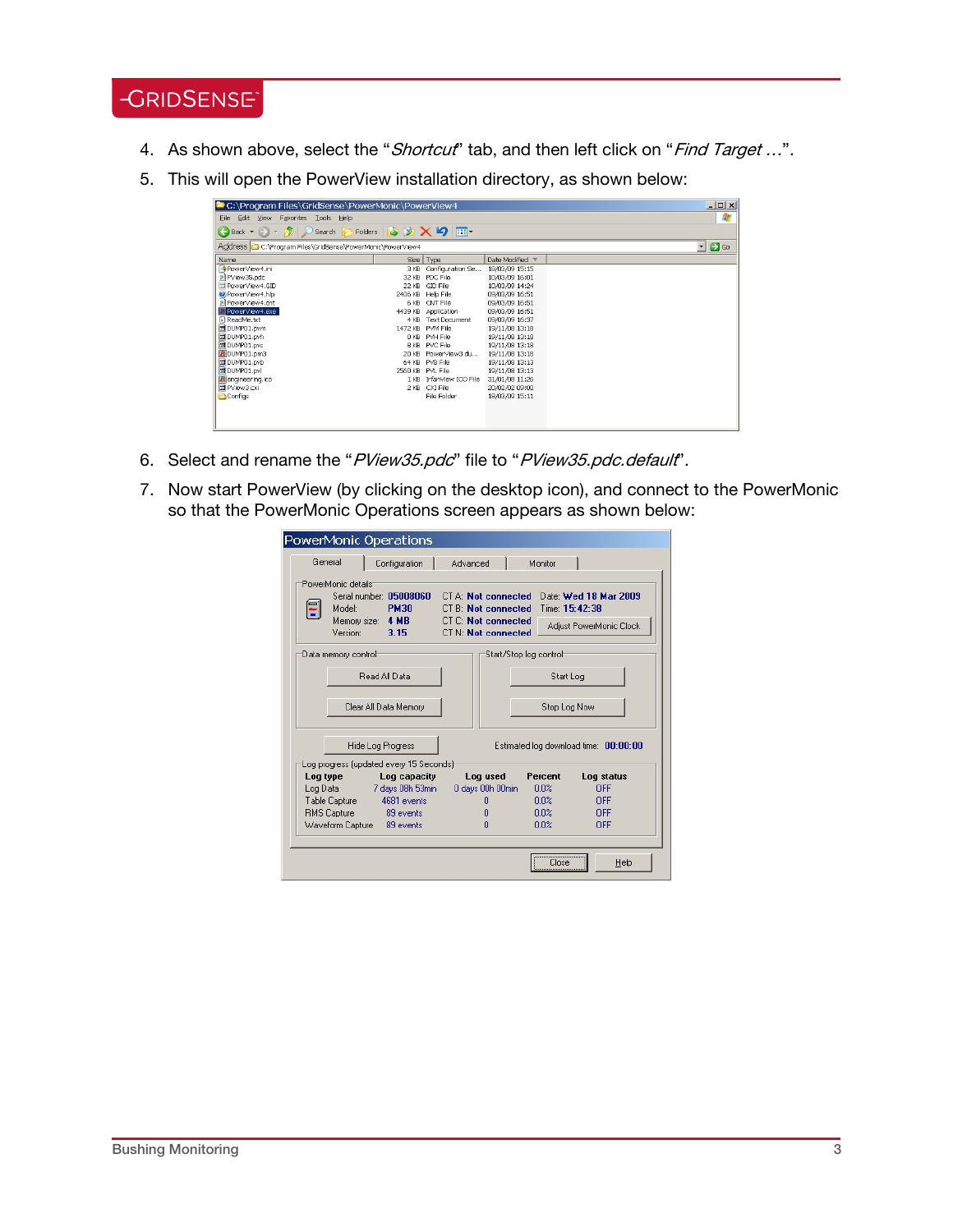**-GRIDSENSE** 

8. Select the Configuration tab to display the Configuration screen as shown below:

|                            | Attached PowerMonic active configuration<br>Active configuration | Not listed as predefined configuration |                           |
|----------------------------|------------------------------------------------------------------|----------------------------------------|---------------------------|
|                            |                                                                  | Save to Disk                           | View/Change Configuration |
| Predefined configurations: |                                                                  |                                        |                           |
|                            |                                                                  |                                        |                           |
|                            |                                                                  |                                        |                           |
|                            |                                                                  |                                        |                           |
|                            |                                                                  |                                        | Apply to PowerMonic       |

- 9. No predefined configurations will be displayed.
- 10. Left click on the "View/Change Configuration" button, and configure the attached PowerMonic. Apply the configuration to the PowerMonic, and you will return to the Configuration screen.
- 11. Left click on the "Save to Disk" button to display the Save Configuration window as shown below:

| <b>Predefined configurations - </b>                |
|----------------------------------------------------|
| Enter configuration identifier (Max 61 characters) |
|                                                    |
| Cancel                                             |

12. Enter a suitable description, as shown below:

| Predefined configurations -                        |        |
|----------------------------------------------------|--------|
| Enter configuration identifier (Max 61 characters) |        |
| PM30 Custom Configuration                          |        |
|                                                    | Cancel |